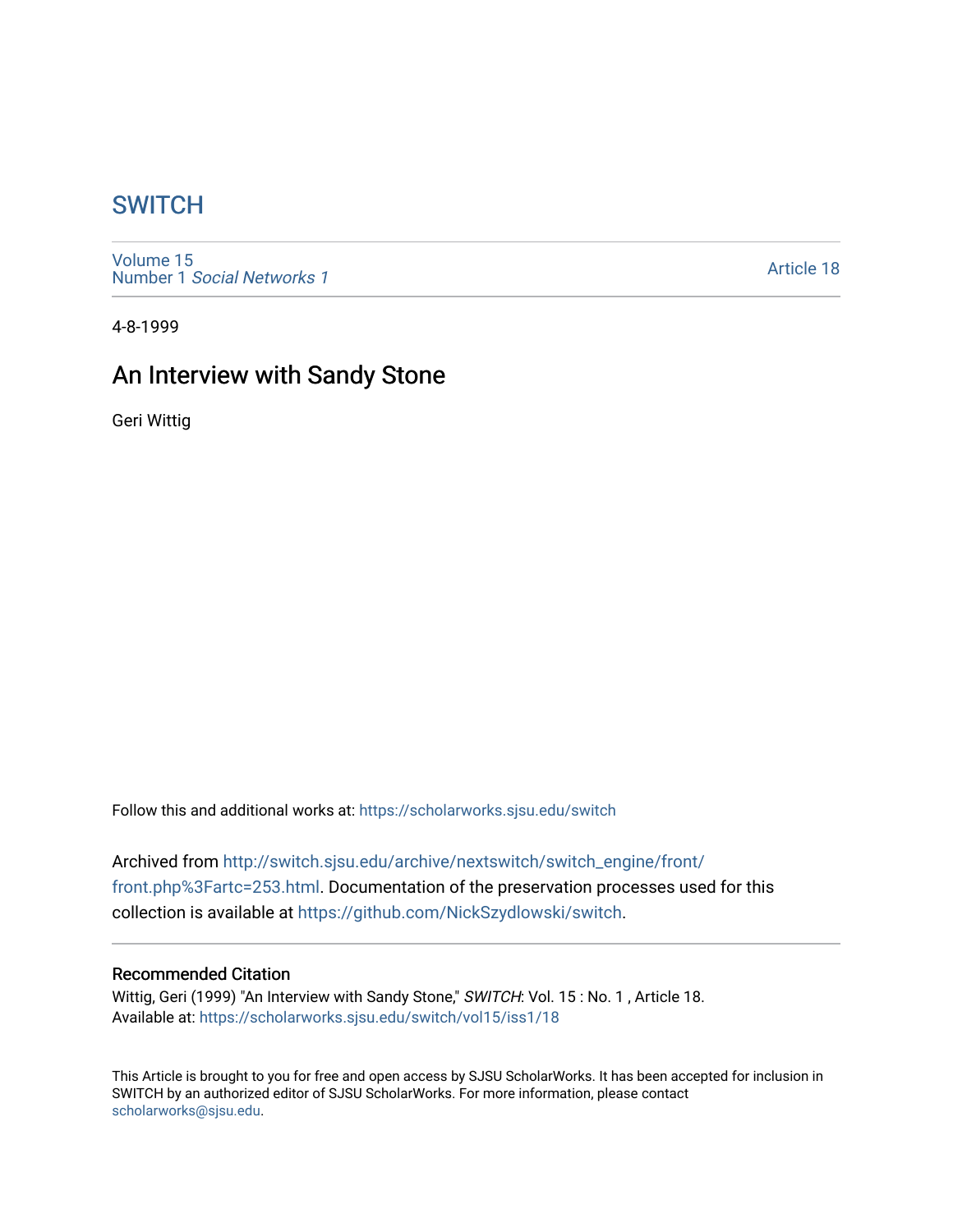#### SWITCH **[all](file:///Users/nszydlowski/Desktop/websites%20copy/Switch%20Journal/switch.sjsu.edu/archive/nextswitch/switch_engine/front/front.php.html) [#1](file:///Users/nszydlowski/Desktop/websites%20copy/Switch%20Journal/switch.sjsu.edu/archive/nextswitch/switch_engine/front/front.php_cat%3d5.html) [#2](file:///Users/nszydlowski/Desktop/websites%20copy/Switch%20Journal/switch.sjsu.edu/archive/nextswitch/switch_engine/front/front.php_cat%3d6.html) [#3](file:///Users/nszydlowski/Desktop/websites%20copy/Switch%20Journal/switch.sjsu.edu/archive/nextswitch/switch_engine/front/front.php_cat%3d7.html) [#4](file:///Users/nszydlowski/Desktop/websites%20copy/Switch%20Journal/switch.sjsu.edu/archive/nextswitch/switch_engine/front/front.php_cat%3d8.html) [#5](file:///Users/nszydlowski/Desktop/websites%20copy/Switch%20Journal/switch.sjsu.edu/archive/nextswitch/switch_engine/front/front.php_cat%3d9.html) [#6](file:///Users/nszydlowski/Desktop/websites%20copy/Switch%20Journal/switch.sjsu.edu/archive/nextswitch/switch_engine/front/front.php_cat%3d10.html) [#7](file:///Users/nszydlowski/Desktop/websites%20copy/Switch%20Journal/switch.sjsu.edu/archive/nextswitch/switch_engine/front/front.php_cat%3d11.html) [#8](file:///Users/nszydlowski/Desktop/websites%20copy/Switch%20Journal/switch.sjsu.edu/archive/nextswitch/switch_engine/front/front.php_cat%3d12.html) [#9](file:///Users/nszydlowski/Desktop/websites%20copy/Switch%20Journal/switch.sjsu.edu/archive/nextswitch/switch_engine/front/front.php_cat%3d13.html) [#10](file:///Users/nszydlowski/Desktop/websites%20copy/Switch%20Journal/switch.sjsu.edu/archive/nextswitch/switch_engine/front/front.php_cat%3d14.html) [#11](file:///Users/nszydlowski/Desktop/websites%20copy/Switch%20Journal/switch.sjsu.edu/archive/nextswitch/switch_engine/front/front.php_cat%3d15.html) [#12](file:///Users/nszydlowski/Desktop/websites%20copy/Switch%20Journal/switch.sjsu.edu/archive/nextswitch/switch_engine/front/front.php_cat%3d16.html) [#13](file:///Users/nszydlowski/Desktop/websites%20copy/Switch%20Journal/switch.sjsu.edu/archive/nextswitch/switch_engine/front/front.php_cat%3d17.html) [#14](file:///Users/nszydlowski/Desktop/websites%20copy/Switch%20Journal/switch.sjsu.edu/archive/nextswitch/switch_engine/front/front.php_cat%3d18.html) [#15](file:///Users/nszydlowski/Desktop/websites%20copy/Switch%20Journal/switch.sjsu.edu/archive/nextswitch/switch_engine/front/front.php_cat%3d19.html) [#16](file:///Users/nszydlowski/Desktop/websites%20copy/Switch%20Journal/switch.sjsu.edu/archive/nextswitch/switch_engine/front/front.php_cat%3d20.html) [#17](file:///Users/nszydlowski/Desktop/websites%20copy/Switch%20Journal/switch.sjsu.edu/archive/nextswitch/switch_engine/front/front.php_cat%3d21.html) [#18](file:///Users/nszydlowski/Desktop/websites%20copy/Switch%20Journal/switch.sjsu.edu/archive/nextswitch/switch_engine/front/front.php_cat%3d44.html)**



## **SOCIAL NETWORKS 1**

### **An Interview with Sandy Stone [Geri Wittig](file:///Users/nszydlowski/Desktop/websites%20copy/Switch%20Journal/switch.sjsu.edu/archive/nextswitch/switch_engine/front/users.php_w%3d34.html)** on Apr 8 1999 **[issue 15](file:///Users/nszydlowski/Desktop/websites%20copy/Switch%20Journal/switch.sjsu.edu/archive/nextswitch/switch_engine/front/front.php_cat%3d19.html)**

#### **interview with Sandy Stone**

Interview with Allucquere Rosanne (Sandy) Stone - Associate Professor and Director of the Advanced Communication Technologies Laboratory (ACTLab) in the department of Radio-TV-Film at the University of Texas at Austin, where she studies issues related to interface, interaction, and desire : **<http://www.sandystone.com/>**. She is the author of

**[The War of Desire and Technology at the Close of the Mechanical Age.](http://www.amazon.com/exec/obidos/ASIN/0262193620/qid=927674682/sr=1-3/002-1688010-7408606)** Interview

by Brett Stalbaum and Geri Wittig:

**Geri Wittig:** You've stated that a large part of your research interest is in how the concept of the university is changing in response to the deprivileging of texts. In your book, "The War of Desire and Technology at the Close of the Mechanical Age," you wrote

(Laughter) http://www.sandystone.com/

**GW:** We're laughing at Mr. Mike right now (a PlaySkool tape recorder).

**Sandy Stone:** How can I give a straight answer when your machine is laughing at me?

**GW:** I'll turn him the other way.

**SS:** How can I give a straight answer when your machine is ignoring me?

(Laughter)

**GW:** In your book, "The War of Desire and Technology at the Close of the Mechanical Age," you wrote "At the heart of my effort is the growing belief that the space of interaction between the academic and other worlds and between academic worlds themselves is undergoing deep and disturbing change, in complex cause-effect interaction with the emergence of new communications prosthetics."

How do you think how we define the concepts of academic credentials and warrantability is impacted by the expansion of audience and participants in academic discourse made possible by computer mediated communications technology and the increasing hybridization of fields?

**SS:** Thank you for your brief, but entertaining question. I think that in most ways the university as we now know it is already dead. But the present university system has a nervous system like a dinosaur -- when you chop off the tail it takes awhile for the head to realize that something's gone wrong. In 1999, through electronic media such as the Web, a great deal of information is available through other sources than books. Universities can go on pretending for a long time that they are still the major sources of knowledge in our culture because in a sense they are the final arbiters of what the contents of books mean - even though most people are getting their information from somewhere else, and assigning their own meanings to what they read and see. To riff on Bill Gibson, the street finds its own uses for meaning. In the next millennium,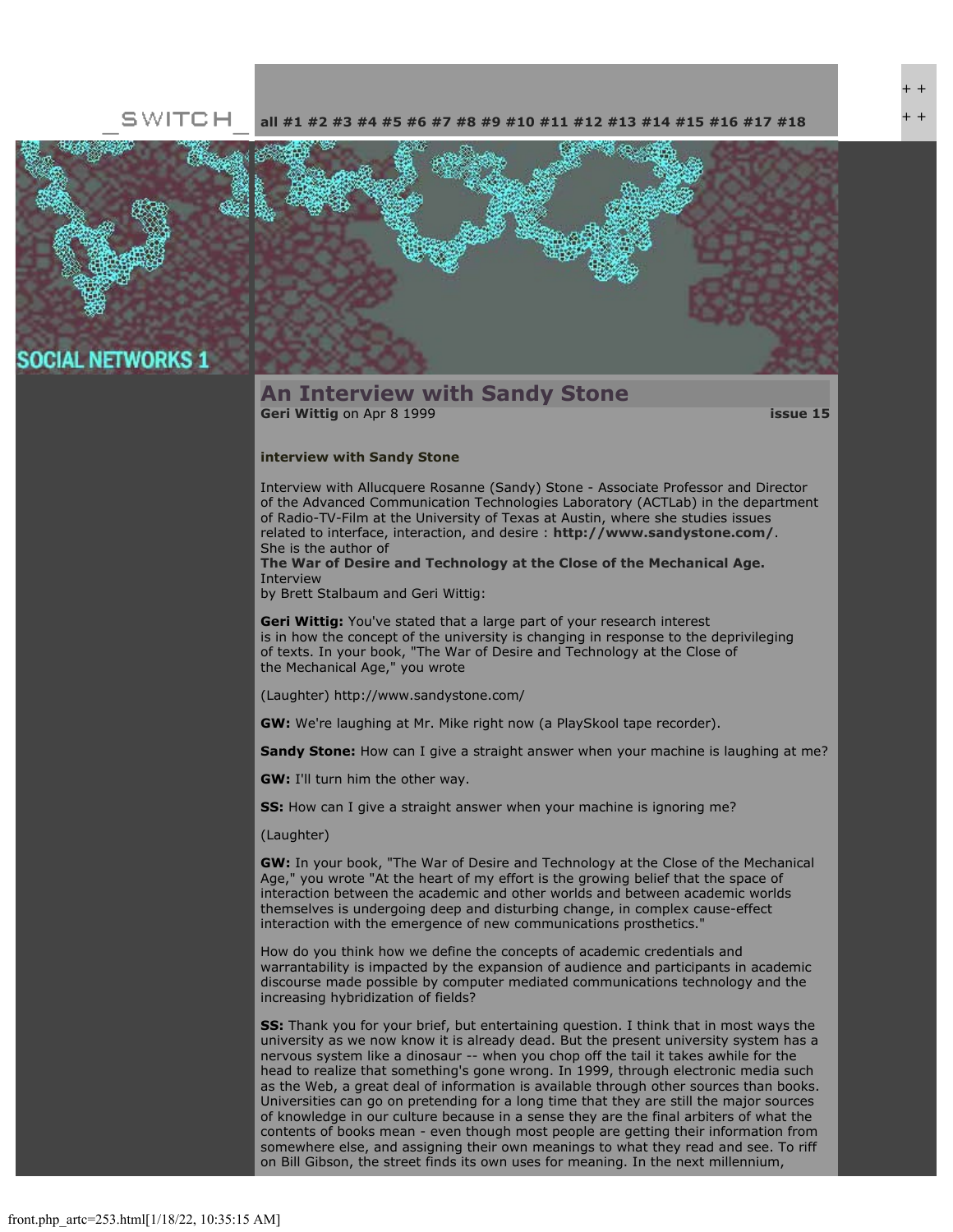universities will become credentialing establishments, rather

than privileged sources of knowledge, to a greater degree than they already are. This leaves us with the question of how long can universities survive in that fashion. And I think the answer is that they can maintain as long as industry is willing to put up with it. Companies will start hiring people with requisite skills whether or not they possess any particular credentials. That approach works at the inception of new skill sets and for a while afterward, because a manager class -- that is, people dedicated to management skills who don't themselves possess the highly honed technical skills to do the job well -- hasn't yet emerged. Eventually all of the people who apply for all of the jobs will be indifferently credentialed, and a manager class will be in place. And then there will no longer be anybody at the mid or high vel who can quickly tell whether an applicant is skilled or not, and they

will get back to the issue of credentialing and will have to reinvent it. But all the time that that's going on, the university system and its method of credentialing will still exist, and there will still be traditional businesses that operate on the basis of those credentials and in no other way. I doubt that the old credentialing methods will die off in all areas of expertise, because, for instance, corporations will always need MBAs and MBAs come into existence through traditional degrees in traditional universities whose methods are well understood by managers already in place.

**GW:** It seems that credentials and warrantability are pre-established in the activist community in a particularly hierarchical way, that may mirror academic structures. Based on your experience in the academic realm, how would sulate the struggle for positioning in the activist communities wilbe transformed by expansion of activity and activism into the virtual?

**SS:** This is affected by speed of communication. The fact that the net does make things very, very fast means that in online activist groups when people get disaffected with something they simply start another discussion thread. In real life it's not easy to change threads so quickly - there is more social and cultural inertia. And action threads have different consequences from discussion threads.

**GW:** You use performance as a creative technique of scholarship, could you speak a little about that? Could you describe some of the performance art you're doing and what you've discovered in the process of integrating this approach into the academic landscape that you're working within?

**SS:** There are all kinds of ways of talking about my performance work. One is to say that it's terribly retrogressive - that I've just gone back to the modernist or the premodernist time out of sheer perversity. My work in performance at the moment is based on the idea that describing New Media requires completely new theories and methods. This is because when you look at New Media through the lens of old paradigms, what you invariably get is old media. So we have to generate a new framework, a new episteme. In the process of doing that, I've been experimenting with going back to somethingthat is mediated only by my personal physical presence, which is a heavy enough mediation, but at least it's limiting the variables. So I'm using the surface of my body as a generator of language. This approach depends upon the existence of mutually understood social and cultural codes that operate below the conscious level, and then trying to mess with them in some way. Because I am working in close proximity to a live audience, they are, shall we say, inside my irony distortion field. Consequently I can mess around with proxemics and voice tone, and so forth. Which I do unmercifully. This works not so much because

I feel that we have been able to generate any new languages yet (although maybe we have), but because I find that people who experience the performances go away asking good questions -- and that's the whole purpose. Ultimately my idea for what a university is about is that one should go away not necessarily with better answers but with better questions, and if people go away from my performances feeling that they've been entertained or confused or struck by lightning then we're getting somewhere. The performances themselves change very quickly over time. They're modular in form, so with each performance I can add a new module or remove one. Eventually I will run out of modules, and when that happens I'll find something else to do with my life. I'm experimenting with other stuff already. This is gonna sound weird, but I've done a couple of installation pieces - hanging pieces in galleries, and so forth which is to say, plain vanilla modernist stuff. This may be a phase I'm just running through and will get over, or else I'm stuck in it and I'll die in it, or it isn't really what it seems to be and there's something else going on other than just being weirdly modernist. And we'll see - I don't know, I don't have

any insight into it yet. I'm just trying to figure out what the hell I'm trying to say and find different ways to say it. I'm writing a screenplay, a narrative film. It has a beginning, middle and end - it has a narrative arc. Presumably you walk away feeling satisfied. And what the hell is that!? All I'm doing there is old Aristotelean stuff, so how does that speak to all the theoretical issues we raise in New Media work - and the answer is it probably doesn't. So once I run through that stage of my work, I have to go back and figure out how to more directly address the theoretical issues that I myself am raising. They do get addressed in things like Cynbe's (her husband) writing a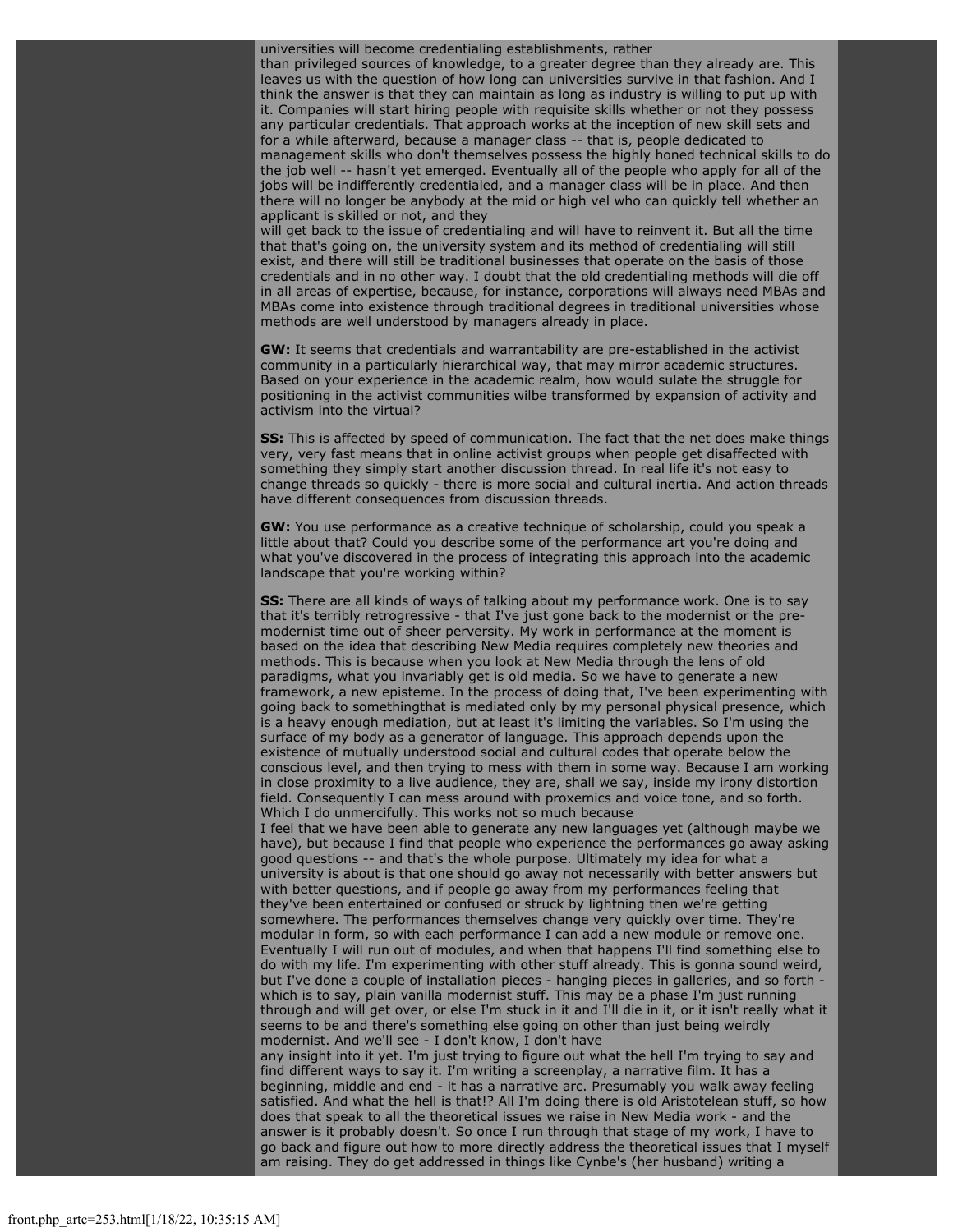distributed server system. In a sense, my current performance work can be read as a direct attack on a lot of the issues I talk about in my theoretical work. But why, exactly, I'm doing such atavistic stuff at the moment - I don't know. It just seems to be the right thing. That's all I can say.

**GW:** Why don't you perform in the U.S. more often?

**SS:** One reason is that European audiences are, on the face of it, more savvy in general to experimentation. And at the same time much of European culture is very, very repressive, very conservative. And yet, for example, when I perform in Germany someone may come up to me and say - "Well I just want you to not be disappointed, I want you to understand that German audiences are very, very quiet. If you do things that are meant to rouse them, they may not be roused." And I say "thank you, I'll remember that" - but I've never had an audience in Germany that didn't go screaming whacko over the parts of my piece in which they're supposed to go screaming whacko. The other issue is that there's still more money for art in the social democracies in Europe than there is in the United States. But that's not hard, because there's no public money for art in the United States. Period, full stop. Thirdly, universities in the United States, which in many ways are a lot less conservative than their counterparts in other countries, are far more conservative with regard to boundaries between art, technology and theory than many institutions outside the US. So those are Sandy's three reasons for why she usually performs outside the United States.

**GW:** How are the 20th century art historical traditions of performance altered by the notion of network performance?

**SS:** Oh boy - you know if I answer that I'm going to get into a lot of trouble. Okay, I don't think they have been very much. There are some kinds of performances that are influenced by network performance, but online and offline are two completely different registers. A network performance has the problem of decoupling, the distancing of agency. We do network performances at the ACTLab and they're interesting, but then you get a live person in a room with a group of people and you do something performative, and you get a whole different register of reaction. And quite honestly, I in my terribly atavistic way - when I'm workiing, I prefer hearing people laughing or crying out there in the dark beyond the spotlights. I've been blessed with actually hearing someone crying in the audience when I was doing a particular piece that was meant to evoke an emotion of sadness. And as far as what the performer learns from the performance, which is what I'm interested in right now, offline is vastly different and incomparable to what happens online, because you don't have that crucial bandwidth online. You don't have the connection, the opportunity to re-experience interactively what the people for whom you're doing the performance are doing. There's a lot to be learned from that for the development of my own work. Actually, that's why I started performing. My first performance was completely different from anything I'd experienced before. The main difference was that it was like working in front of a blast furnace with the door open. The audience was so present to me, and their responses were so important for what I was doing that I found myself rewriting the piece instantly on the fly - while I was performing it. And that level of interaction is what works for me right now. Which is why I don't do much in the way of online performance at this time. But I encourage other people to do it.

There are times when the Honoria in Ciberspazio project is online - the ACTLab's cyberopera - when online performance works very well. This is a project that some of my graduate students have been doing for three or four years now. The libretto was written interactively online. People would send in couplets and then Honoria, the director, would post the couplets to the opera's web site. Then we staged a performance in my living room with a CU-SeeMe camera. Then we began trying ways in which people might influence the performance interactively. Recently the opera has turned into a La Scala-scale thing with elaborate costumes and a full orchestral score. And of course the budget has gone through the roof! Now the people who were doing all the creative work are running around trying to raise money instead. They're still having a good time, but even they have been reduced occasionally to putting it on in front of an audience. That's a completely different way of doing the opera. Parenthetically, it's also a way they can get attention that they can't get online, and raise money that they can't raise online. They've never been able to get potential backers to give a dime from participating in one of the interactive performances. It's when they actually deal with physical spectacle that they're able to engage investors. This is a problem which is still unsolved.

One of the things that happens at this point is we're likely to sit down and say "well, it was because the bandwidth's too small, we need bigger screens, we need better audio, we need more definition - all the problems will be fixed when we get those things" which is really bullshit. Everybody in this biz has done full-on experiments with video walls, and video walls with stereo sound, and video walls with better and worse definition. It works for awhile - video walls are always fine, you have a new kind of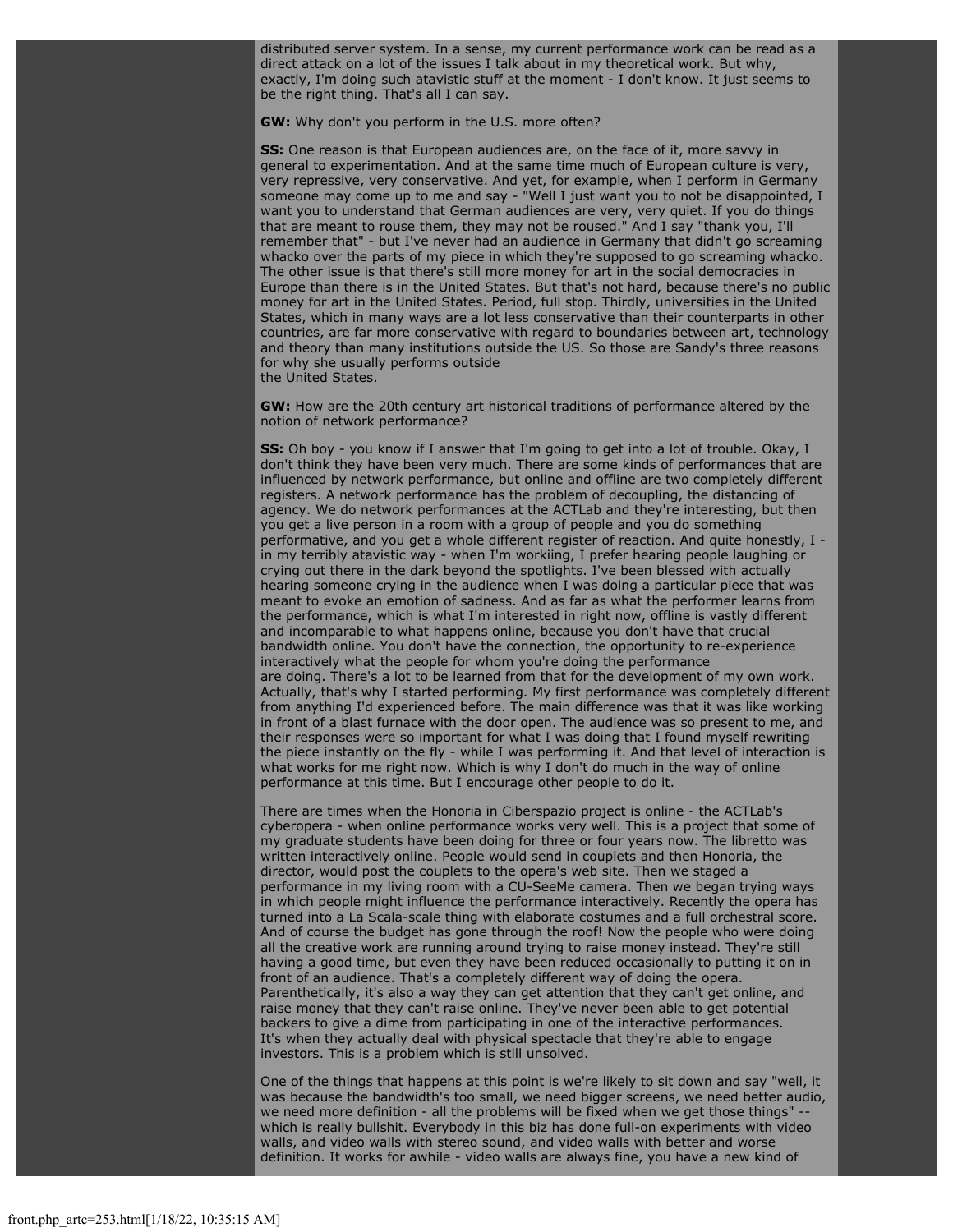space that opens into another new kind of space. It does change the quality of interaction profoundly, but it has limits. We still don't know what all of those limits are, but a lot of them have to do with how organic perception works. Psychologically speaking, the environment created by physical space and videowall space and fullimmersive space are mutually incommensurable. Which is to say that even the best video wall doesn't seem to substitute for being able to walk into a space and move your eyes around in it. On the other hand, experiments with telepresence where you have control over which direction the telesensors' eyes are looking are very interesting. You do get a very heightened sense

of the presence of the teleoperator. NASA Ames built a teleoperated submersible rover to travel under the polar ice cap. They had it moored someplace temporarily, so they could go down in wet suits and work on the thing. They had somebody in the operator station with the headset on, connected to a pair of stereo video lenses and so forth that are under the rover. While there was somebody down there working on the device they were talking back and forth to the person in the teleoperator station. The teleoperator was looking around and turned his head to look at the person who was working underwater. The motion of his head was transmitted by his VR headset to the movable video cameras on the rover, so down underwater the video lenses turned to match the movement. The diver reported that when those lenses swung around and looked at him, he had an uncanny sense of the teleoperator's presence hovering right behind the lenses. He said it made him jump right out of his skin - it was so intense. So there may be something there, there hasn't been a lot of work done on that. I've been talking to my graduate class about making a Furby that instantiates me. A fuzzy teleoperative device that can turn its head around to look at

you. I want to find out whether that uncanny sense that the diver had, the sense that there really was a ghost in the box, came from the fact that it could look at you. So we may try that.

**GW:** How do you evaluate the power of simulated performance or the simulation of performance? Do you think we can maintain any kind of clear distinction between simulation and reality, especially given that the role of abstractions and simulations are functional processes within power structures such as the economy?

**SS:** No. I don't think that we can maintain that difference, in fact I think it's already gone. But as with the universities, persistent structures, we have within ourselves a persistence of the sense that those divisions still exist - after they have dissolved because it keeps us sane. Our kids will do better, we ourselves will do better with time. We're certainly doing better than people who are older than we are. This has to do with being immersed, I think, in the entire episteme. With that comes the ability to swim in it and the ability to absorb without having to learn in any specific way the episteme in which those things make sense. That's the way around my problem of studying New Media. I've seen that happen in various fields. One of them was the second wave feminist resurgence of the 70's, when we thought that there would be a direct cause and effect relationship between doing good feminist theory and the rise of a generation of feminists. I think there was no such identifiable cause and effect at all. Everybody went on speechifying and theorifying and then all of a sudden we were hip deep in Riot Grrrls, who seemed to come from nowhere and had no particular political consciousness as we understood

it, but were utterly relieved of any sense of oppression. A similar thing happened with Trans liberation. After I wrote the Posttranssexual Manifesto I hoped Transies would develop a body of theory and we'd get some kind of orderly progress -- the traditional European model in which the intellectuals lead the revolution. But the next thing I knew there was a whole new generation of Transkids who were simply liberated because they were liberated - not because they'd read theory necessarily, but because they didn't give a fuck about consequences. And they went out and started to conquer the world. In retrospect I'm not sure there was any cause/effect relationship. There may be, but I don't know what it is. And it's the same with online-fu. I would love to think that there will be a direct theoretical line of descent between the kinds of things that we're all doing and people who are freed from the idea that there is a boundary between simulation and the real, but I don't think it's going to happen that way.

**Brett Stalbaum:** Much of your work has explored the relationships between the lowbandwidth communication common to online communications and issues of identity. You say in your essay "Virtual Systems" that "narrowing the bandwidth has startling effects", on how subjects construct themselves in terms of desire and power. And you state that the "bounded social individual is engaged, willfully or otherwise, in a process of translation to the refigured and reinscribed gencies of virtual systems." By contrast, within the traditional context of Civil Disobedience, one of the central principles involved is the implementation of what you have called the "fiduciary self" as the object of the disobedience action. How do you speculate that this discourse of the self within the context of Civil Disobedience may be altered within Electronic Civil Disobedience.

**SS:**You should be answering that question more than I, because you're actually doing it.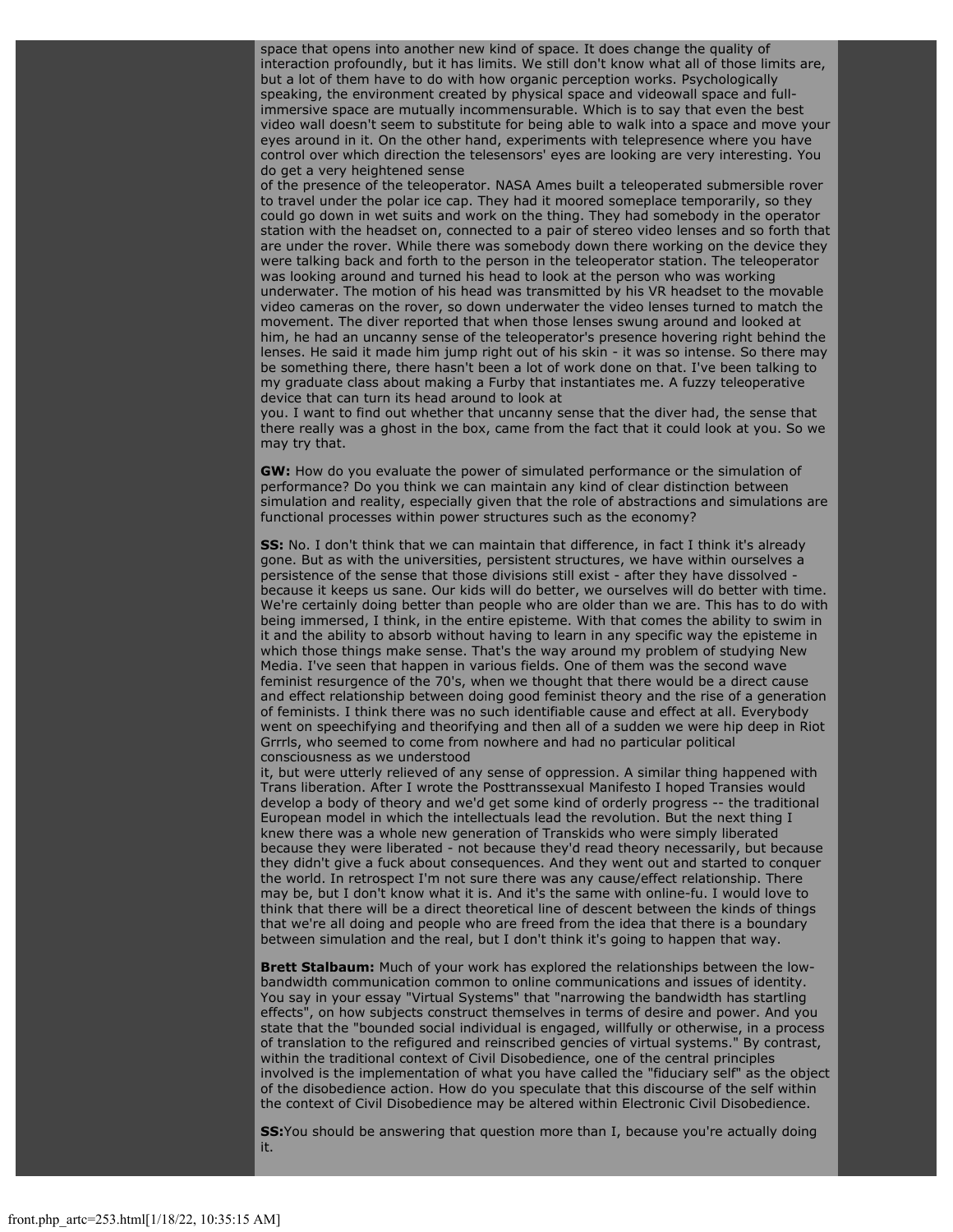**BS:** I think you maybe put your finger on it in the answer to the previous question in that it has more to do with being engaged in the system and that the answer will emerge from people's engagement with the system more so than it will from any distinct theory about how this might occur.

**SS:** Ok, I agree with that. There are many ways in which we absorb the mutated paradigm without needing to have a language through which we can actually articulate it. And this is one of the great headbanger puzzles of the close of the mechanical age. It's the increasing awareness that not only can we do that, but in fact most of the work of crafting a civilization proceeds on the basis of tacit knowledges, imperfect assumptions, and clever workarounds. This gets me and most of the people I know into a kind of tizzy. Not so much me, because I just want to say let's get on with it, but the people who want to study these things in an orderly way. Those who want to be able to construct some sort of account - a reasonable or rational account of what's happening -- (a) get very upset by this and (b) redouble their efforts to provide some explanatory framework which might be able to get closure on the problem. And if we want to talk about this stuff, we may wind up constructing narratives, for no better nor less reason than that narratives satisfy and can provide the closure which explanation sometimes cannot. Otherwise we don't have any beginning point, we don't have any place from which to start. But many of

the things we talk about in New Media aren't capturable within explanatory discourse at all. We only manage to talk around those things, which is why the title of my most popular seminar at UT is "Theory and Methods of an Unnameable Discourse". Therefore how do you proceed except by action -- and that's not a question really; it's a shrug of my shoulders, we're doing it. And if we can't build traditional theoretical structures around New Media, my tendency at this point, which does not get me any points in the Radio, TV, Film department, is who gives a fuck.

**BS:** A similar issue emerges within the context of fine art through the discourse of the modernist artistic identity and more fragmented "postmodern" artistic identities. How does low-bandwidth art (such as evidenced in the emergence of the international net.art scene), potentially impact artistic identity?

**SS:** Artists who choose to work through the virtual media, the ones I speak to, are willing to settle for less individual identification. Many tend to be more interested in the collective project. But of course there are a lot of artists who won't settle for that at all - they need their serial number on the thing, and therefore you develop a large number of groups each one of which contains artists who are able or willing to do the things that allow them to get on with the work. Which implies that artists who do virtual work have less ego investment in name recognition than people who do other stuff. So whether one is going to influence the other very heavily is more or less a non-issue. I just see them developing in parallel. Until we find some way to be able to put trademarks on virtual events, it'll pretty much be like that.

**BS:** One of the serious critiques made of Electronic Civil Disobedience as practiced by us in the Electronic Disturbance Theater is that through its collective and participatory model it consumes a lot of network bandwidth in its attempt to overwhelm targeted web sites. Much of this critique has come from the hacker community, where there is traditionally a respect or perhaps an aesthetic appreciation for asynchronous (or lowbandwidth) agency as opposed to the much less elegant high-bandwidth approach of a tool like the FloodNet applet used by the EDT. Now this may make for an interesting parallel between the effects of low-bandwidth communication on identity and the preference of hackers for low-bandwidth action, especially given that hackers also maintain (though often out necessity), constructed identities meant to obscure their fiduciary (or legally liable) selves. Do you see any such parallel between hackers' identity and low-bandwidth communication?

**SS:** I do, although I think that hackers maintain a low profile on their identity for a number of different reasons. One reason is some kind of fear of reprisal. Certainly shyness is another reason. But many hackers inhabit their handles more deeply than they inhabit their birth names, so what looks like an attempt to alias is actually nothing more than another way of creating oneself in a very deep and wide bandwidth sense. Many hackers evince a strong sense of community ethics, which leads the idea of the online town meeting, where everyone has an opportunity to be heard, and where cluttering up the bandwidth is considered to be a breach of the social contract. In this sense many hackers, though certainly not all, tend to be extremely conservative - in the old sense, in the way they think about how government and community should fit together. And that I think are some of the reasons that we see so much resistance to actions that use up bandwidth.

**BS:** Many contemporary discourses about online communication are heavily concerned with issues of privacy. Many artists and activists have, at least initially, taken the position that the emerging network culture is threatened by the spector of "Big Brother" or mono-corporate surveillance systems. One of the things that the Electronic Disturbance Theater has tried to suggest is that these systems are just systems, and